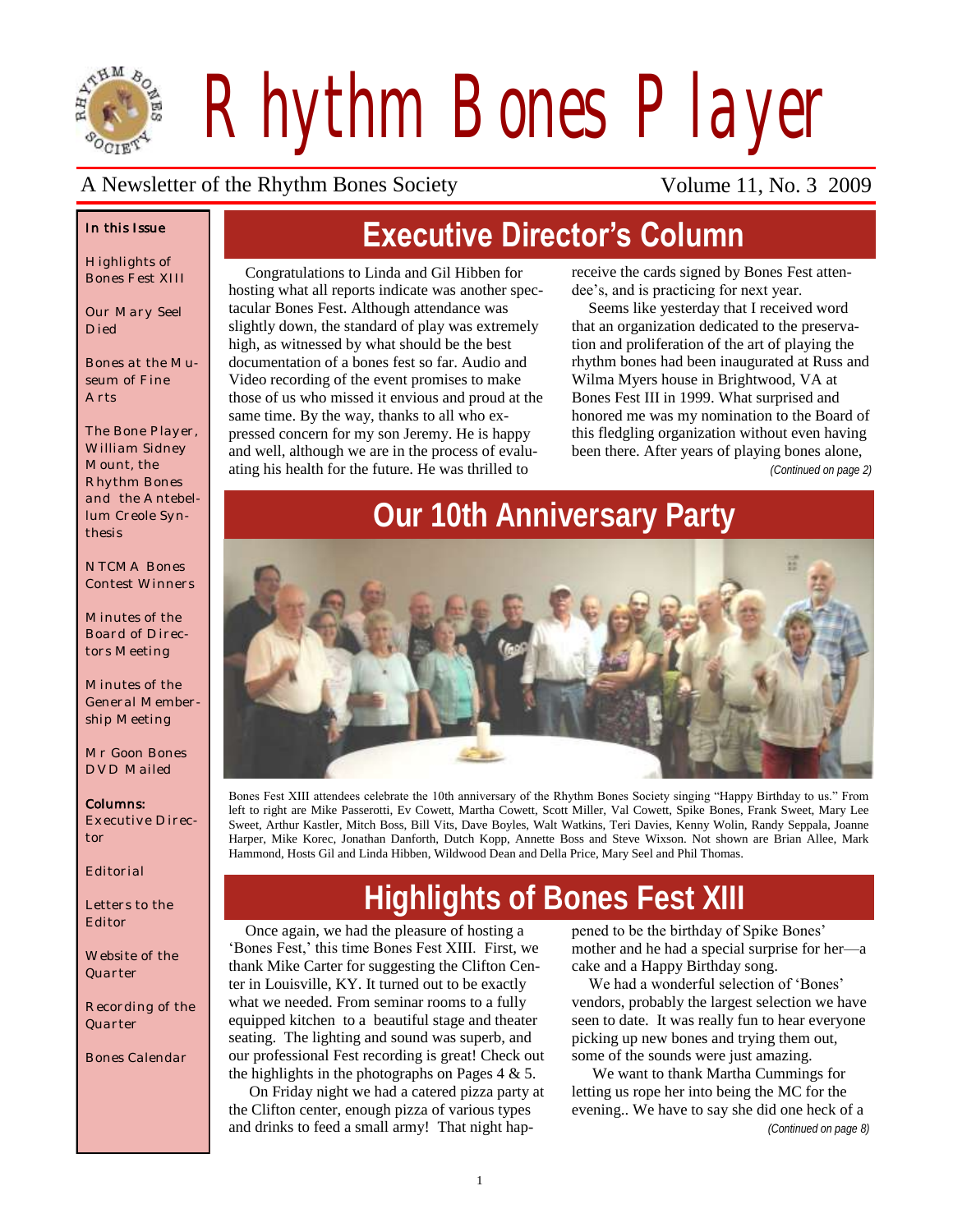#### **Editorial**

Bones Fest XIII is over and there is something to that number 13. Steve Brown planned on bringing his son Jeremy, but as they were about to leave for the airport, Jeremy became ill and they both did not make it. Jonathan Danforth made it to Charlotte, but it then took him 10 hours to get to Louisville. Other than that the Fest was great and we got great video and multichannel audio for our first CD/ DVD that we can sell to the public.

There were many Fest highlights for me, but none more meaningful than to see member Mary Seel. Mary, who is fighting cancer, wasn't sure she could make it to the Fest. But make it she did, and was a delight in person and on stage. She already knew many of us who had contacted her following the article about her that appeared in the Vol. 10, No 1 newsletter. She expressed warm thanks to everyone, and said, "Lord willing, I'll see you at Bones Fest XIV."

Gil and Linda Hibben present highlights starting on Page 1, and there are many photographs on Pages 4 and 5.

Many of the photographs in this issue were taken by Mary Lee Sweet who was one of the 'sweetest' attendees at the Fest. Over the years, Mary Lee and Frank have attended every Fest since their first Fest in Greensboro and shared their talents (see backintyme.com.) Mary Lee also shot video at all of these Fests and provided us with a copy for our growing library of rhythm bones history. Our thanks, Mary Lee.

#### **Letters to the Editor**

Thank you so much for that wonderful DVD. And thanks also for the memorial dedication—what a wonderful tribute to Russ. I appreciate all of the time and effort that went into putting it all together. It was a wonderful day.

I spend last Friday with Joy and Walt Watkins. They were here for a Germanna reunion (something to do with searching genealogy) and for their daughter"s wedding next weekend. We went to the arcade so they could see the video and "bones display." Had a good visit. *Wilma Myers*

Good Day to Steve Wixson, Steve Brown and Everett Cowett. I'm feeling fine for my age, but I lost my Juliette last February. I'm hoping sincerely in a near future to be present at Bones Fest No?. My respects to all members. *Gerard Arseneault* 

I regret to inform you that Tom Raisbeck passed away August 9, 2002. He made many sets of bones and took them with him on a medical mission to Haiti in 2000, and they were a big hit with the Haitians. Sincerely, *Elberta Raisbeck* [Tom was a RBS member.]

I thought you might enjoy this quote from one of my customers. *Scott Miller.* "Bones, well, they're like the crack of the percussion world, you either don't indulge or you're an addict. There is no in between." *Matt Holcomb,* Middletown, Maryland

We're home, made it safe and sound. I have never had so much fun in my life!!! I am really looking forward to the DVD and Bones Fest XIV. Every one we met was extremely nice, helpful, and wonderful to have as bones friends. Keep up the good work! If I can help in any way let me know. *Wildwood Dean 'n' Della*

#### **Website of the Quarter**

#### **[www.mrbonesjohncahill.com.](http://www.mrbonesjohncahill.com)**

Just a note to tell you John Cahill is still with us, but having a lot of problems lately - especially with breathing. I still play music videos for him every day and sometimes he claps along with the music, but doesn't play his bones anymore - only imaginary ones as he moves both hands as if playing sometimes, but he can't hold them.

For Father's Day, his son, Pat, gave him a gift of this website so I could tell the story about how he is Mr. Bones! I am working on it at the present, and it is still under construction. I have a lot of photos to put on it which I plan to do next week—one page has a slide show.

Guess you guys are at the Bones Fest. John would have loved it, and so would I. I hope to make a memorial video of John as well. Pat is a videographer so he will do it for me when I get the script put together. *Kay Cahill*

#### *Rhythm Bones Player*

Rhythm Bones Society Volume 11, No. 3 Third Quarter 2009 ISSN: 1545-1380

**Editor** Steve Wixson wixson@chattanooga.net

**Executive Director** Stephen Brown Bones@crystal-mtn.com

**Web Site Coordinator** Jonathan Danforth webmaster@rhythmbones.com

**Board of Directors** Steve Brown, Executive Director Everett Cowett Jonathan Danforth Gil Hibben, Assistant Director Mel Mercier Jerry Mescher Steve Wixson, Secretary/Treasurer

 The Rhythm Bones Player is published quarterly by the Rhythm Bones Society. Nonmember subscriptions are \$10 for one year; RBS members receive the Player as part of their dues.

 The Rhythm Bones Player welcomes letters to the Editor and articles on any aspect of bones playing. All material submitted for consideration is subject to editing and condensation.

Rhythm Bones Central web site: rhythmbones.com

#### *(Continued from page 1)*

like minded individuals had dedicated themselves to the continuation of the art. Ev Cowett and Russ Myers, strongly influenced by Fred Edmunds, were the driving force in our birth. Since that time we have lost some dear friends, Russ Myers included, and gained an awareness that our little instrument has enormous potential beyond our initial horizons. The bones has survived for literally thousands of years, and we have written a new chapter in its history with an organization which represents the first of it's kind in it"s long history. Happy Anniversary to you, RBS members, may you long prosper, and continue to bring our instrument into the forefront of societies everywhere.

I want to take this opportunity to thank Ev Cowett and Jerry Mescher for their hard work and dedication to RBS and service on the board of directors. Ev has been not only our founder, but our guiding light since the inception of the RBS. Jerry has been a monument of talent and wis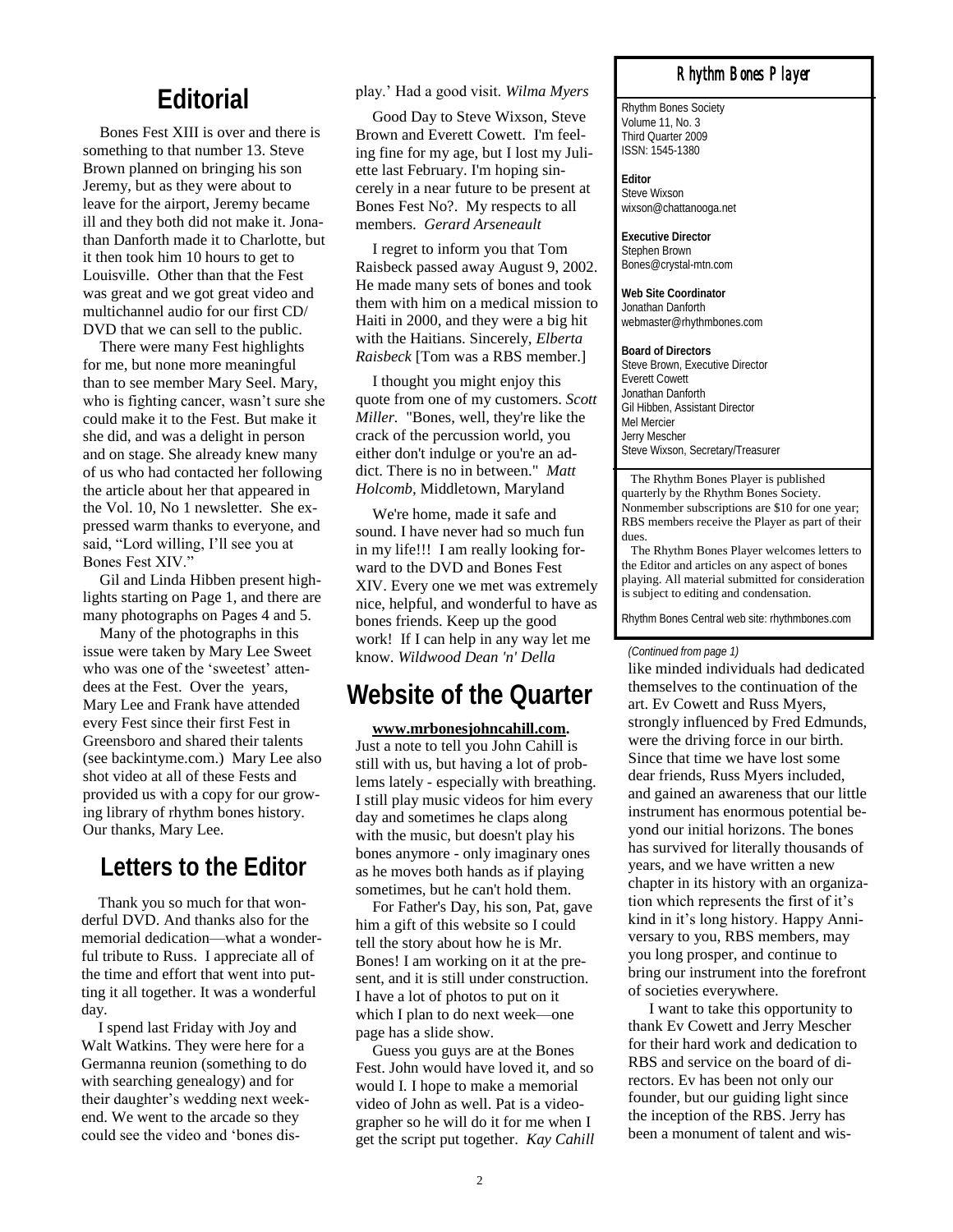dom in his service on the Board. Thanks so much to both of you, and I look forward to your continued involvement in Bones Fests and the organization in general.

I want to also take this opportunity to welcome Kenny Wolin and Bill Vits to the Board of Directors. Bill and Kenny each came to the bones as I did through Percy Danforth, and each has a wealth of talent as evidenced by their performances through out the years. I look forward to working with each of you.

And finally, a big congratulations to Kenny Wolin and Teri Davies, who met at a Bones Fest, who became engaged at our most recent Bones Fest, and who, from all accounts, will be married at a Bones Fest. I personally wish you all the luck and happiness in the future. *Steve Brown*

## **Minutes of the Board Meeting**

The meeting was called to order at 11:30 AM in the basement of the Clifton Center by Gil Hibben, Assistant Director, in the absence of Executive Director, Steve Brown. Members present were Ev Cowett, Jonathan Danforth, Gil, and Steve Wixson. Visitors included BFXIII attendees.

Steve Wixson read the minutes of the last Board meeting and the motion was made, seconded and passed to approve the minutes as read.

Steve Wixson gave a preliminary Treasurer's Report as of August 19th, 2009. The final report will be sent to each Board member after the end of this Fiscal year.

The Board acting as the Nominating Committee nominated the current members to serve another year.

The following motions that were approved by email were read into the record; give Ted Goon DVD to members, buy a TV/DVD for the Russ Myers project, approve the BFXIII budget and set the registration fee, approve the BFXIII Live CD/DVD project, approve the BFXIII live music expense (Rascals of Ragtime), approve funding to add two musicians to BFXIII Ceili band, approve funding to video BFXIII for the CD/DVD project, and approve funding to purchase Dreamweaver for our website.

A motion was made, seconded and approved to reimburse Mike Passerotti for \$100 that he spent for our ASCAP Festival license. The Board thanked Mike for his work.

A motion was made, seconded and approved to rescind the Dreamweaver motion described above as our website upgrade needs more study.

A motion was made, seconded and approved to rescind the motion authorizing \$300 for youth bones as this is several years old with no action. There was discussion about this subject since youth rhythm bones players are important to our future.

The meeting was adjourned at 11:50 AM. Respectfully submitted, Steve Wixson, Secretary.

### **Minutes of the General Membership Meeting**

The meeting was called to order at 11:50 AM in the same room as the Board meeting by Gil Hibben, Assistant Director acting in place of Steve Brown, Executive Director. There were 21 members present.

Steve Wixson read the minutes of the General Membership meeting held at Bones Fest XII and a motion was made, second and approved to accept the minutes as read.

An election of Officers and Board Members was held. The Nominating Committee nominated the current Officers and Board Members to serve for another year. Nominations were opened to the floor and Bill Vits and Kenny Wolin were nominated as Members at Large.

Elections were held individually for each officer position and a motion was made, seconded and approved that each be elected by acclamation. Paper ballots were passed out and members voted for four of the six nominees for Board Member at Large. Mary Lee Sweet and Scott Miller served as tellers and the following were elected to the Board; Jonathan Danforth, Mel Mercier, Bill Vits and Kenny Wolin.

Old Business. The website upgrade

was discussed and Martha Cowett who originally created our website volunteered to help webmaster Jonathan Danforth with upgrades including video and more content.

New Business. The website discussion lead to a vigorous discussion of declining membership numbers. The motion was made, seconded and approved to establish a Membership Committee to study this problem and report findings to the Board. Jonathan Danforth will chair this committee, and Scott Miller and Mike Passerotti are members.

Gil queried the members about a host and location for BFVIX. Steve-Wixson reported that Dennis Reidesel had two possibilities in Texas and-Mike Passerotti had some ideas about Cincinatti. Ken Wolin also mentioned the possibility of the Washington, DC area. Scott Miller noted that he has heard from several of his West Coast customers who would like a Bones Fest closer to them. The Board will follow up.

The meeting was adjourned at 12:40 PM. Respectfully submitted, Steve Wixson, Secretary

### **Recording of the Quarter**

*Canton Express/Township Express*  features member Robert (Bob) Goulet on rhythm bones. The duet, *Claire & Laurencio* started in 1999, and performed in many Canadian provinces and in U.S.A. In February 2008, they met Bob (Bones) Goulet at a traditional jam in Sutton, Quebec, and the trio, *La Vent Des Cantons*, was born.

There are 14 tracks on the CD. Musicians include Laurencio Beaudin on accordion and feet percussions, Claire Ouellet with lead vocal, piano and saxophone, Bob Goulet with rhythm bones and syncopated percussions and guest musician Marcelle Lefebvre on mandolin.

There are rhythm bones on 8 tracks. They are well balanced with the other musicians and Bob is quite good.

To order, check out their website: [www.leventdescantons.com.](http://www.leventdescantons.com)

See where going to a jam can lead.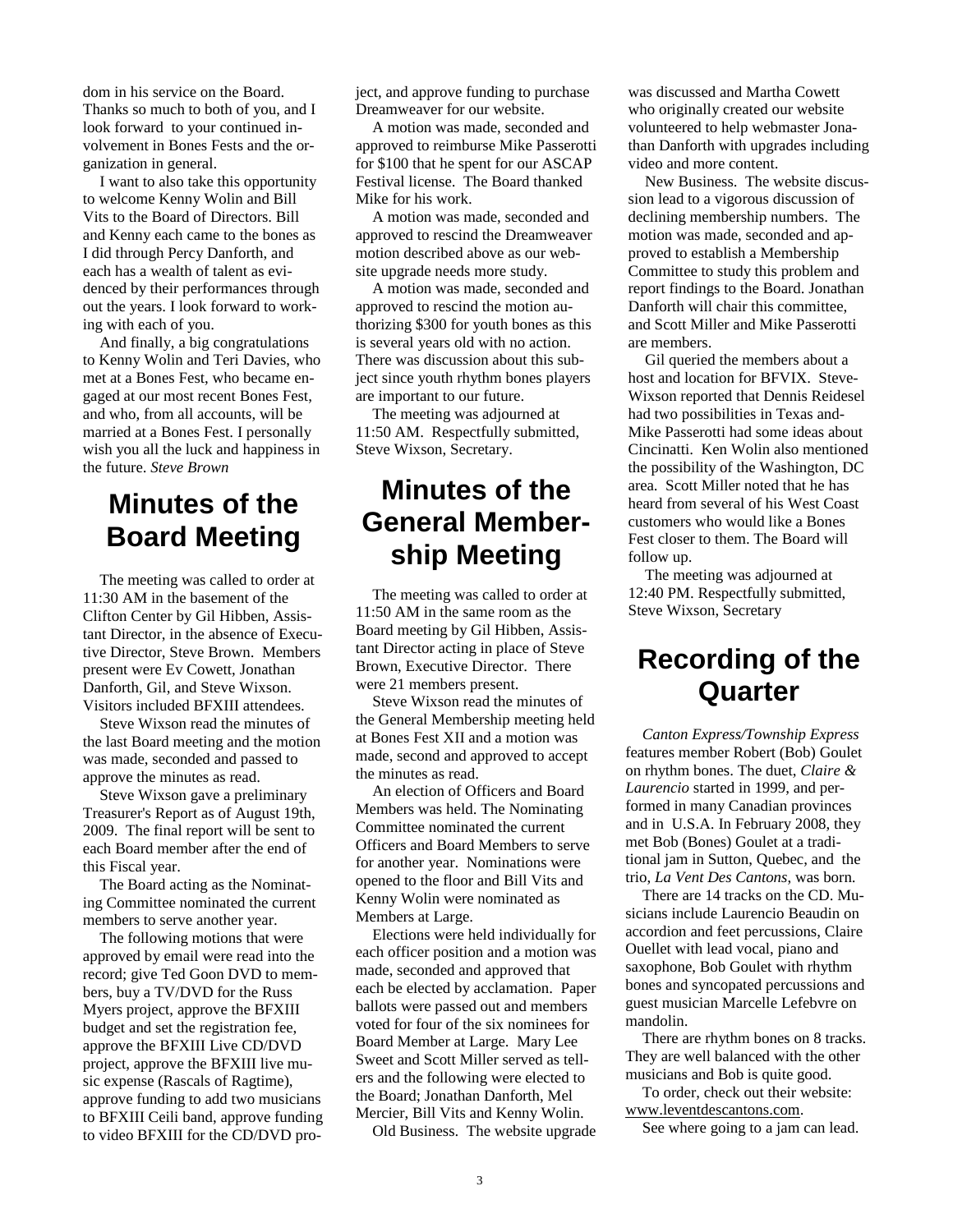# **Photographs from Bones Fest XIII**



From left to right. Our hotel welcome sign by Annette Boss, Martha Cummings our MC and performer, Mike Passerotti with harmonica and bones, Val and Ev Cowett with Val on the bones, Mary Seel, Brian Allee, Host Linda Hibben (with grand daughter) who Gil says did all of the work, Dutch Kopp playing the bones and using them as the Bodhran striker, Kenny Wolin surprise on-stage proposal of marriage to Teri Davies, Randy Seppala with the silver spoons, Spike Bones with a bone, Kenny Wolin using the chalkboard during his Advanced Workshop, Kenny and students during his Advanced Workshop (note Randy"s tribute to the late John Perona on the wall), and Bill Vits" Advanced Workshop with bones and drums. He is surrounded by the Bones Marketplace.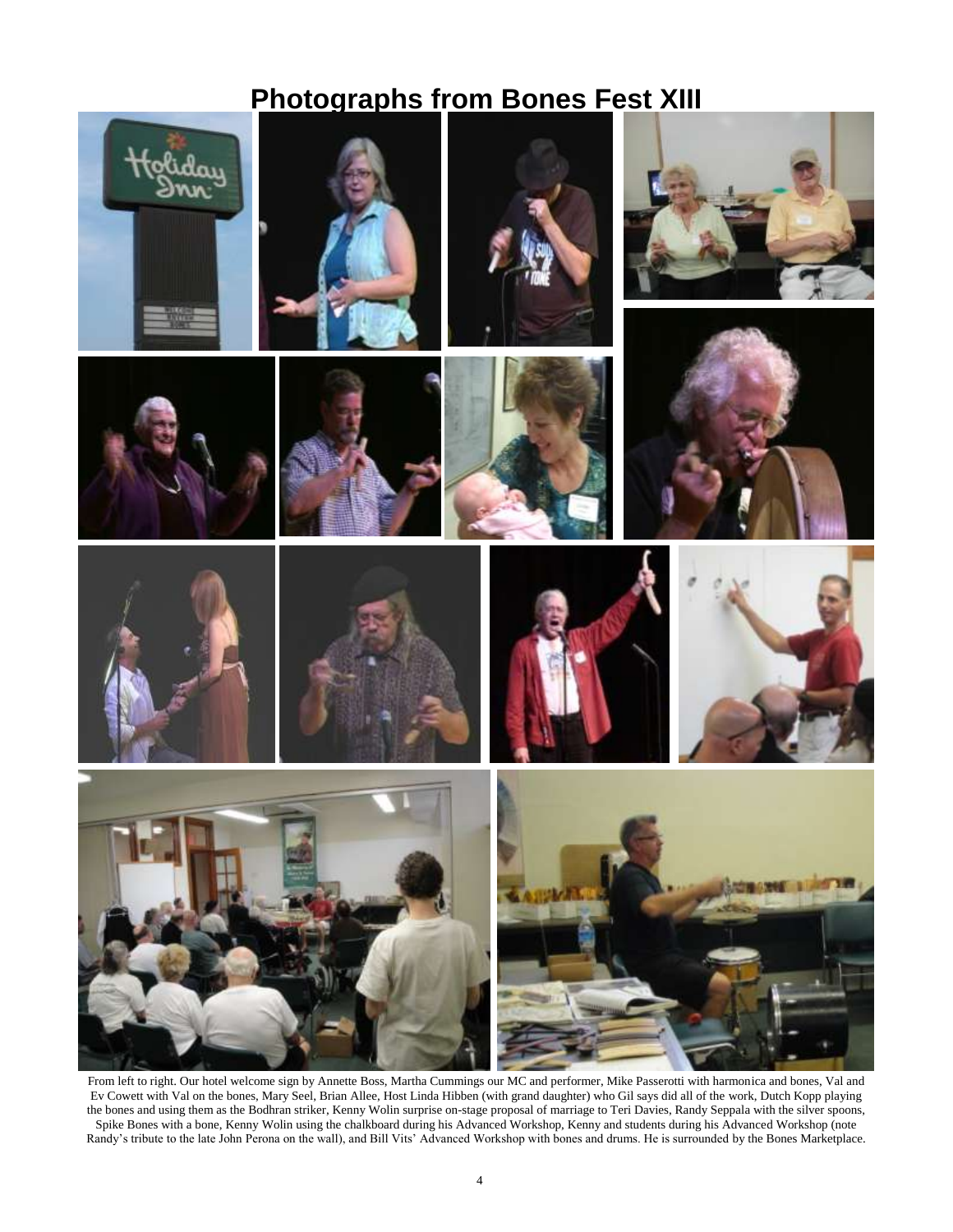

From left to right. Dave Boyles with the Rascal of Ragtime Band, Host Gil Hibben with our own Ceili band with Jonathan Danforth on fiddle, Cathy Wilde on flute and whistle, Larry Green on fiddle, Kenny Wolin on concertina and Teri Davies on guitar, Della and Wildwood Dean Price, Bill Vits, Mary Lee and Frank Sweet with their backup boys Steve Wixson and Scott Miller, Kenny Wolin with Teri Davies on the Hurdy Gurdy, whistling Jonathan Danforth, the duo of Mitch Boss and Walt Watkins, and the Grand Finale with host Gil Hibben in the middle leading . One of the videographers can be seen on the left. Photographs by Mary Lee Sweet plus stills extracted from Mike Carter"s videos. As you might now imagine, his recorded video is outstanding.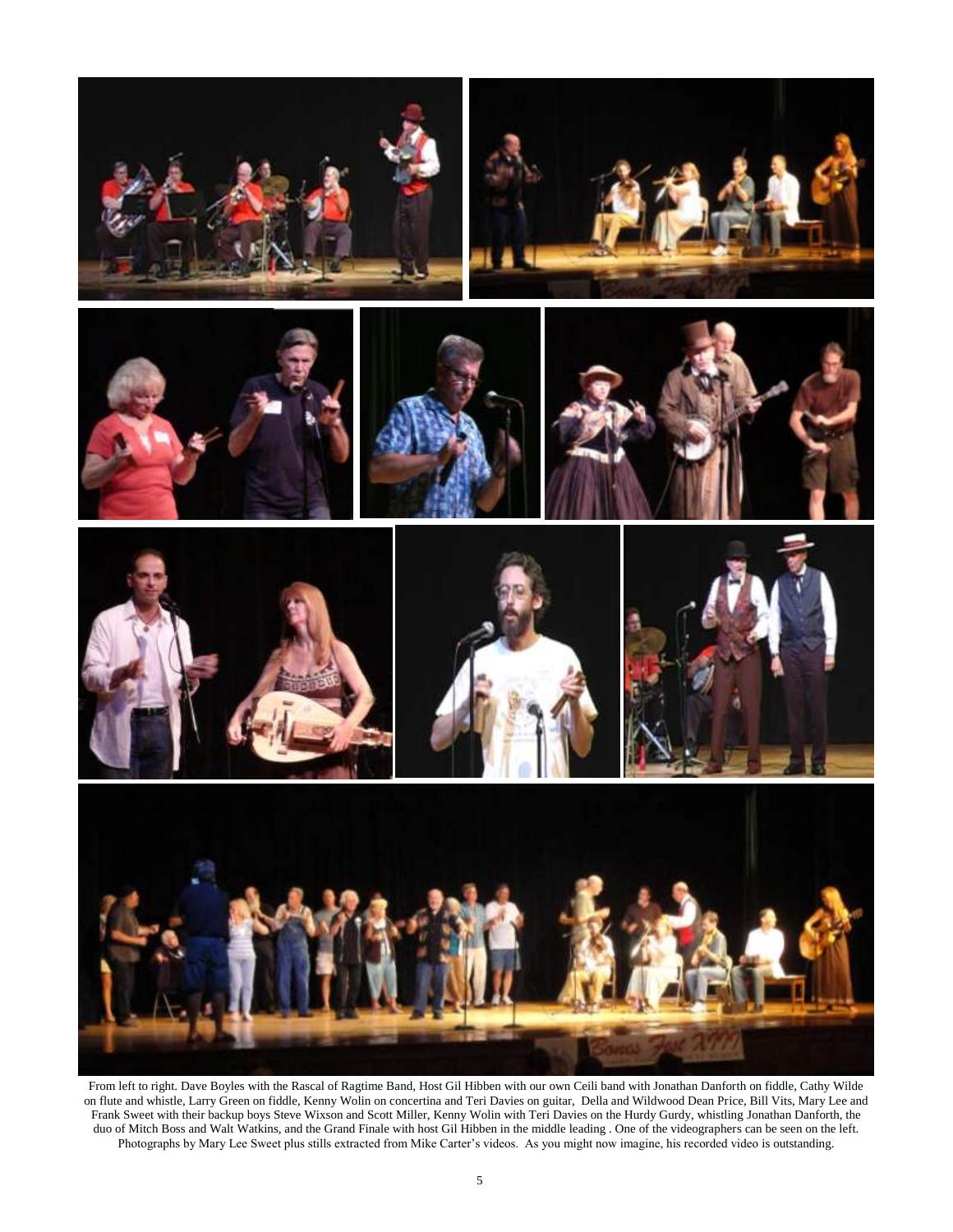### **Bones at the Museum of Fine Arts**

The Museum of Fine Arts in Boston is known as the home of the painting of *The Bone Player* by William Sidney Mount, but it also houses a fine musical instrument collection, including one of the last known Harps of the Irish Golden age of Harpers dated 1734.

In December of last year I was contacted by a local TV station looking to do an article on the bones. My house being too far from Boston for the film crew to travel to, the natural second choice was the Museum of Fine Arts. I had visions of standing next to *The Bone Player* playing the bones.

When Ted Weinstein of WCVB confirmed our shoot at the Museum, he had the good news and the bad news. The bad being that *The Bone Player* was in storage, and unavailable for the shoot. The good news was that we were to do the filming in the musical instrument collection, which also houses a fine set of ebony bones dated to the mid 1800's.

After arriving at the museum it didn't take me long to launch into my usual diatribe on bones, bone playing and bone players. When I paused for air, Darcey Kuronen, Curator of the collection jumped in to ask me to come again as part of their lecture series on instruments in their collection.

Accompanied by my trusty companion, Sligoman Raymond Henry on flute, we gave them a good bit of "craic" including the *Battering Ram Jig*, and a set of polka's Raymond's mother taught him.

Our 1min and 48 sec appearance on TV came off quite well, and arrangements were made for our appearance as part of the lecture series.

So it was on a snowy day just before St.Patrick's Day that Raymond and I, he on the flute and I on the bones, played our little performance before 20 or so museum patrons. They were quite gracious as I recanted the bones history, including the Rhythm Bones Society, and our part in preserving the bones.

And Darcey, between a barrage of jokes, invited us to return in the fall to give an encore performance, and, hopefully, tell the bones story to an additional generation. *Steve Brown*

### *The Bone Player***, William Sidney Mount (1807-68), the Rhythm Bones, and the Antebellum Creole Synthesis**

I"m currently working on a book project about the factors that combined to create, in antebellum North America, the musical genres of blackface minstrelsy. In this article, I"ll pay particular attention to the Long Island vernacular painter William Sidney Mount"s 1856 *The Bone Player*, seeking to unpack its musicological implications and historical significance. Mount, an amateur musician as well as visual artist, created a number of sketches and paintings of vernacular music-making which included black figures. These works, including the well-known *The Banjo Player* (1856) and most especially *Dance of the Haymakers* (1845) not only form an interesting portrait of Antebellum musical practices, but also depict with remarkable precision the interaction of Anglo -Celtic and African-American dance and music in this period. I want to focus particularly on the cultures of two islands—Long Island and Manhattan—that shaped Mount's musical and artistic world, and the way those worlds play out in Mount"s iconic *The Bone Player* (1856).

By the mid-1700s African-Americans represented more than 15% of New York"s population, with the vast majority living and working in close proximity to whites in small rural households; both slaves and free men of color worked in agriculture, carpentry, weaving, butchering, coopering, whaling, fishing, violin and fife playing, choir directing, sheep shearing, brickmaking, salt making, and shipbuilding.

In other articles I have traced the extensive demographic interactions and shared occupations of blacks and whites (especially Irish) in similar locales, and have argued for their musical exchange. African-Americans had provided valuable music services since the  $17<sup>th</sup>$  century: as dance fiddlers, and as drummers and fifers in colonial armies. This was particularly true on Long Island and the Lower East Side: Hans Nathan, for example, cites a "Long Island Breakdown and Smokehouse Dance" and says "The "Long Island Negroes," in particular, were often mentioned as skilled dancers"; while Thomas Rice's theatrical hit *Long Island Juba, or, Love in a Bushel* [1833] and the Long Island birth of dancer William Henry Lane [c1825-1852/53], "Master Juba," reinforce the connection. Likewise, Washington Irving"s early book *Salmagundi* includes a lengthy account having attended a ball in "Hayti", and describes a white dancer"s performance skills thus: "He could whistle like a northwester; play on a three-stringed fiddle like Apollo; and as to dancing, no Long Island negro could shuffle you 'double-trouble' or 'hoe corn and dig potatoes" [characteristic steps] more scientifically."<sup>2</sup>

Here, I wish to focus particularly on the 1856 *The Bones Player*, in which Mount creates a heroic portrait of a musician who is confident, proud of his skills and his craft, and commanding the most fundamental parameter in dance music--the rhythm. Mount captures the physical moment and the full-body physical choreography the bones require. The *Bone Player* is a dancer, playing for dancers, driving and commenting upon the rhythm of the ensemble and of the polyrhythms of the dancers" feet.

Of all Mount"s portraits, the *Bone Player* provides the most direct painterly reminder of the ethnic diversity that obtained in the North as well as South Atlantic. Afro-Caribbean musical aesthetics, repertoires, and musicians were widely represented in Long Island: the communities of the Sound had a large black population, many employed in the maritime trades, and traded regularly with the Sugar Islands of Barbados and Martinique.

In the painting, Mount employs visual references which symbolize itinerancy—the loosely-tied cravat, rumpled white shirt, fancy waistcoat, and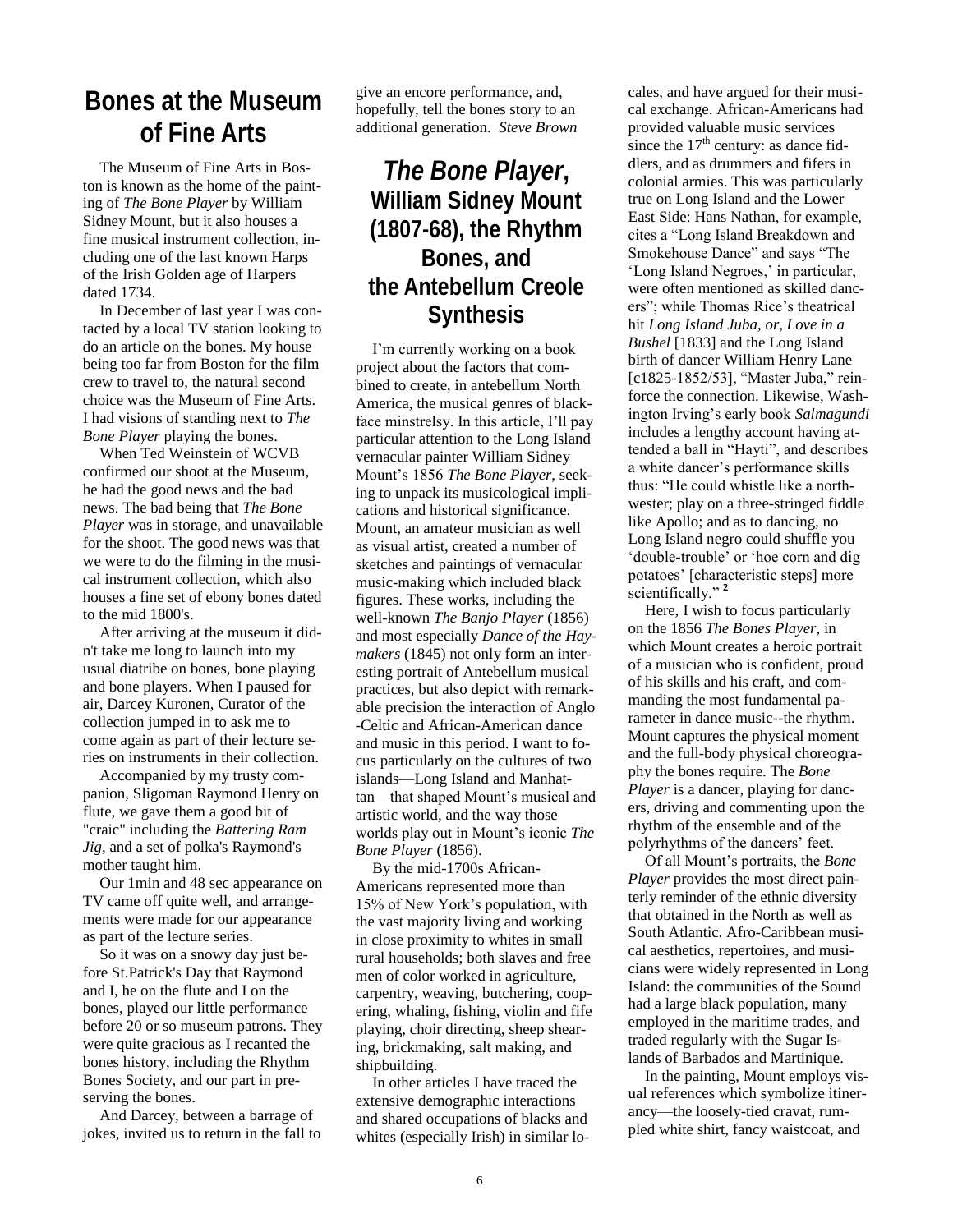greatcoat—but also those which elsewhere convey independence, most notably the jaunty though ragged slouch hat, and, in an ornamental touch which explicitly evokes the Afro-Caribbean creole culture, a swashbuckling earring in the left ear. He likewise symbolizes the marginal spaces of the highway and the public house, by including both a fiddle case and a pitcher with glasses. This is not a wealthy or middle-class-respectable musician: he is too ragged and marginal a figure (he has not even doffed his coat in order to play, and his waistcoat is missing at least one button), but there is no question that this Bone Player is in command of his music, of the musical situation, and of his profession. Linked to Mount's depiction of the banjo and fiddles in earlier portraits is his rendering here of the bones: not only is the instrument's necessary and very specific physical technique absolutely accurate, but equally important is the carved decoration of the bones themselves. In *The Bone Player* Mount depicts a musician who is sufficiently proud, confident of and commanding in his trade that he carves decorations in the bone surfaces of his professional tools.

The anatomical and kinesthetic expertise in this painting can be further revealed through familiarity with the instrument"s physical technique. The bones were traditionally made from polished pieces of cow"s or sheep"s rib, which produced high-density, resonant striking surfaces with the requisite backward curve. With loose and flexible grip, a twisting "snap" of the wrist, similar to flicking water from the fingers, permits the pivoting bones to strike against one another.

The choreographic result of the requisite technique links the bones particularly directly to the African tradition"s integration of music-and-dance. In performance, the bones player"s body--not just hands, but wrists, arms, and shoulders, and thus upper body to the pelvis—is directly implicated in the requisite technique. The very act of realizing the music"s polyrhythms on the instrument requires that the player"s body *itself* become part of the dance. This is a competent, skillful, commanding, even heroic musical sophisticate, the presence of whose instrument, like the droning, percussive, polyrhythmic textures of the banjo, would have skewed *every* musical situation toward the Africanisms of Long Island"s creole synthesis.

This essay has been the most cursory sketch and example of some of the musicological and historiographic significance of Mount's works as a lens through which I am seeking to "see" the conditions that made the roots of the blackface synthesis possible. Though space constrains further discussion, I can state with considerable confidence that Mount's experience and evidence, the musics he heard and the musical exchanges he depicted, were not isolated, and go far to confirm the presence and—in Mount"s case—the specific musical detail, of Anglo-African exchange in riverine and maritime contexts across North America—the North and South Atlantic, Caribbean, and Gulf Coasts; the canal works of the Erie, Ohio, and Pontchartrain; the river ports of the Ohio, Mississippi, and Missouri. These contexts provided the circumstances, contact, musical affinities, and aesthetic propensities out of which blackface, and musicians like *The Bone Player*, were to emerge, and quite literally take over the western world. *Christopher Smith*

Appendix: William Sidney Mount on the web: *Dance of the Haymakers*  <http://tinyurl.com/pmjjmc>

*The Banjo Player* [http://](http://www.minstrelbanjo.com/mount4.jpg) [www.minstrelbanjo.com/mount4.jpg](http://www.minstrelbanjo.com/mount4.jpg)

*The Bone Player* [http://tinyurl.com/](http://tinyurl.com/q5fltn) [q5fltn](http://tinyurl.com/q5fltn) *(*see photograph on Page 8)

Footnotes: <sup>1</sup>Nathan, 61-62. **2** [72; Irving, *Salmagundi and Voyages and Discoveries of the Companions of Columbus*; from *The Works of Washington Irving* V (New York: The Co-operative Publication Society, Inc., n.d.)] For the Ichabod Crane reference, see Irving (1783-1859) *The Sketch Book:* from "The Legend of Sleepy Hollow": "And now the sound of the music from the common room, or hall, summoned to the dance. The musician was an old gray-headed negro, who had been the itinerant orchestra of the neighborhood for more than half a century. His instrument was as old and battered as himself. The greater part of the time he scrape on two or three strings, accompanying every movement of the bow with a motion of the head; bowing almost to the ground, and stamping with his foot whenever a fresh couple were to start...[Ichabod] was the admiration of all the negroes; who, having gathered, of all ages and sizes, from the farm and the neighborhood, stood forming a pyramid of shining black faces at every door and window, gazing with delight at the scene, rolling their white eyeballs, and showing grinning rows of ivory from ear to ear." [372]

**<sup>2</sup>**The author well remembers in late 1970s Cambridge Massachusetts hearing and playing with the late John "Mr Bones" Burrill (1922- 90), who had learned the bones from watching 1930s minstrel troupes, and who, despite a twisted spine which made walking itself difficult, was not only a virtuoso percussionist but had also been a champion jitterbugger.

[Our special thanks to Chris for creating this short work for us from the book project he mentioned.]

## **NTCMA Bones Contest Winners**

We had a good one this year, and already looking forward to your members being with us next year.

The winner of our Bones Contest was none other than the famous bones player, Donnie DeCamp, from Redfield, Iowa. He's now 83 years old, still travels—but not so far anymore, and still plays with the same exuberance and endurance he has done throughout his lifetime of playing this marvelous musical instrument. Second place was Jeff Osthus, and third place went to Harriett Andersen. Come see us, it's a wonderful festival. *Bob Everhart*

### **Bones Calendar**

Check out the Calendar on the rhythmbones.com website. **Bones Fest XIV.** July 23-25, 2010, near Washington, DC in historic Old Town Alexandria, VA. **NTCMA and Bones Contest**. August 30-September 7, 2010. Bones Contest is traditional on that Saturday.

### **Mr. Goon Bones DVDs Mailed**

The Mr. Goon Bones Memorabilia DVD described in the Vol 11, No 1. issue of the newsletter was distributed to attendees at Bones Fest XIII and mailed to the rest of the members a couple of weeks ago. If you have not received one of these, contact Steve Wixson at wixson@chattanooga.net.